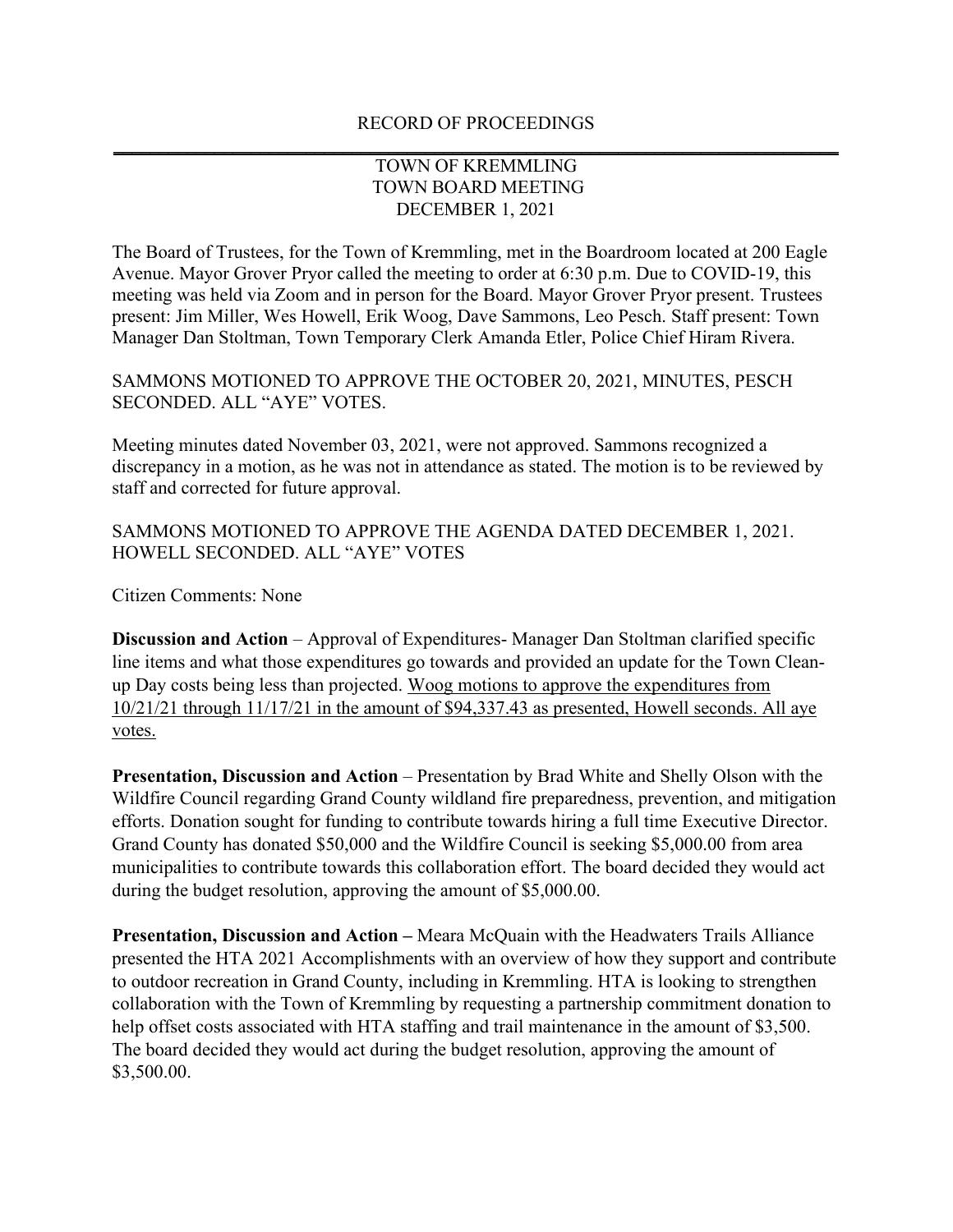**Discussion and Action-** Discussion and Action for Appointment to Town Council Seat. Amanda Simmons and Doug Prewitt both shared their interest in the Town Council seat to the board. Woog clarified in the past when a seat opens before the election, Trustees have held anonymous paper votes. A vote was held, Trustee votes were 3/2, in favor of Doug Prewitt. Doug Prewitt was appointed and sworn in for the duration of this term until the April election.

WOOG MOTIONED TO OPEN A PUBLIC HEARING FOR THE 2022 BUDGETS, PREWITT SECONDS. ALL "AYE" VOTES. Public Comment on Public Hearing- None

**Discussion and Action-** Resolution 2021-05 Expenses and Revenues, Dan Stoltman explained there have been no changes to the budget aside from the \$10,000 for donations. Woog motions to approve Resolution 2021-05 as presented, Howell seconds. All aye votes.

**Presentations Action-** Sammons motioned to approve the funding as requested, in the amount of \$5,000 to the Wildfire Council and \$3,500 to Headwaters Trails Alliance. Leo seconds. All aye votes.

**Discussion and Action-** Resolution 2021-06- Total Funds Woog motioned to approve Resolution 2021-06 as presented, Howell seconds. All aye votes.

**Discussion and Action-** Resolution 2021-07-Wages. Dan Stoltman explained there are vacancies, and the budget reflects the pay in variation for those positions. The Police Chief salary not discussed prior by the board and should reflect the Salary Study. Woog discussed the importance of raising wages in accordance with the increase in inflation. Woog motioned to approve Resolution 2021-07 as presented, Howell seconds. All aye votes.

**Discussion and Action-** Resolution 2021-08-Levying Property Taxes- Dan Stoltman discussed the Towns valuation increase by over 2 million, making the expectation for property taxes higher. Howell motions to approve Resolution 2021-08 as presented, Pesch seconds. All aye votes.

SAMMONS MOTIONED TO CLOSE THE PUBLIC BUDGET HEARING, PREWITT SECONDS, ALL "AYE" VOTES.

**Discussion and Action-** Resolution 2021-09- 2022 Fee Schedule, Dan Stoltman explained there has not been fee increases since 2010. In consideration for a needing a new water plant, there have been minimal increases to tap fees, water rates and overages, in addition to park reservations reflected in this resolution. Sammons motioned to approve Resolution 2021-09 Fee Schedule as presented, Prewitt seconds. All aye votes.

7:56PM, WE ADJOURN AS THE TOWN OF KREMMLING BOARD OF TRUSTEES AND RECONVENE AS THE LIQUOR AUTHORITY FOR THE TOWN OF KREMMLING